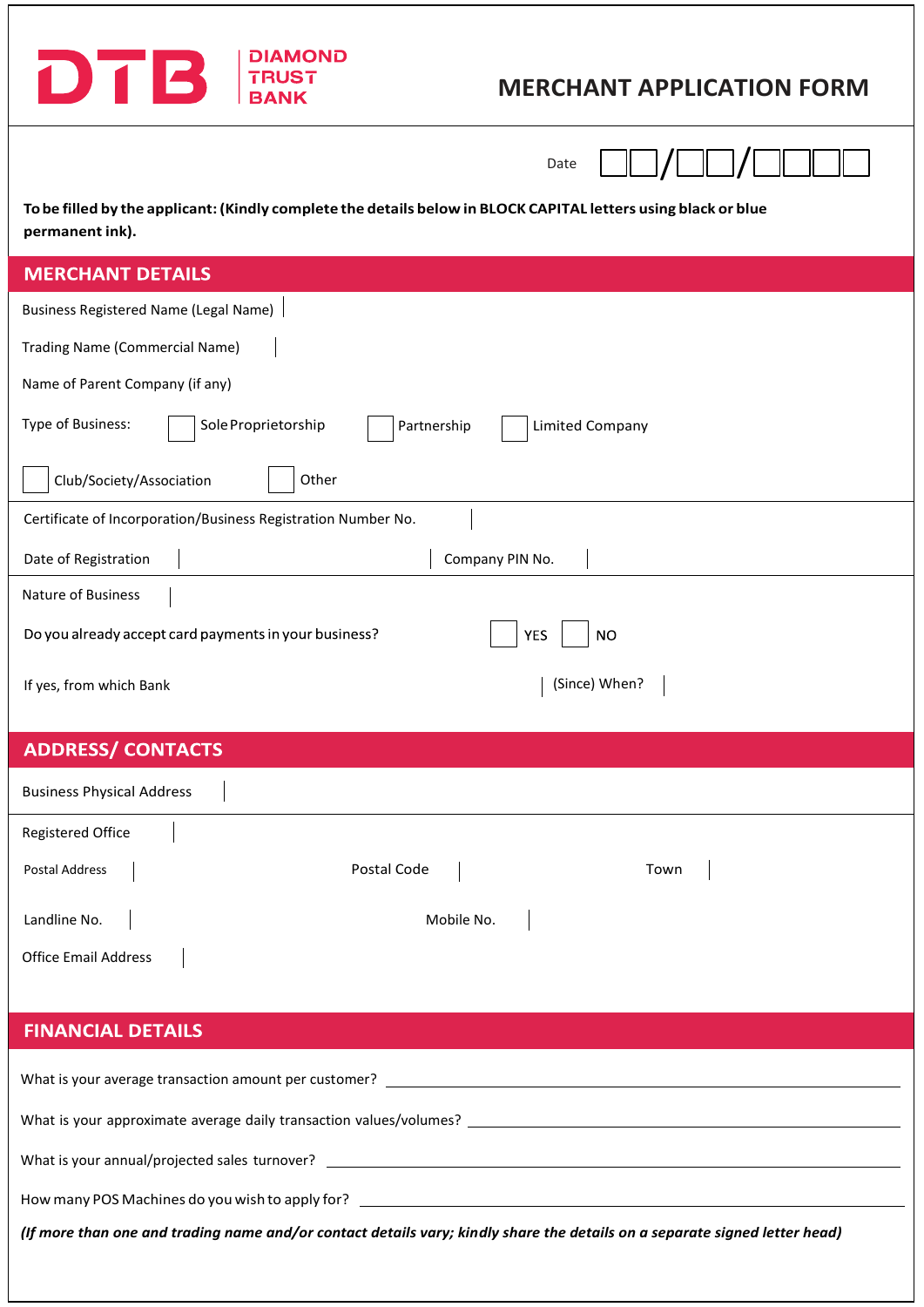### **FOREIGN ACCOUNT TAX COMPLIANCE ACT (FATCA)**

a) Are you a U.S. Resident

- b) Are you a U.S. Citizen
- c) Were you born in the U.S.
- d) Do you have a U.S. Residential Address?
- e) Do you have a standing order to a U.S. Bank?
- f ) Do you have a U.S. telephone Number
- g) Do you have a correspondence, C/O or Hold mail address in the U.S
- h) Are you holding a U.S. Permanent Resident Card (Green Card?)
- i) Have you granted power of attorney or signatory authority to a person with a U.S. address

| <b>YES</b> | NΟ |
|------------|----|
| <b>YES</b> | ΝO |
| <b>YES</b> | NΟ |
| <b>YES</b> | NΟ |
| <b>YES</b> | NΟ |
| <b>YES</b> | NΟ |
| <b>YES</b> | NΟ |
| <b>YES</b> | NΟ |
| <b>YES</b> | NΩ |

### **NAMES AND ADDRESSES OF DIRECTORS**

|                                                                                                                                                                                                                                      | Id. number                            |
|--------------------------------------------------------------------------------------------------------------------------------------------------------------------------------------------------------------------------------------|---------------------------------------|
| KRA Pin Number <b>National According Contract Contract Contract Contract Contract Contract Contract Contract Contract Contract Contract Contract Contract Contract Contract Contract Contract Contract Contract Contract Contrac</b> | Address/Residence____________________ |
|                                                                                                                                                                                                                                      | Email Address _____________________   |
|                                                                                                                                                                                                                                      |                                       |
|                                                                                                                                                                                                                                      | Address/Residence__________________   |
|                                                                                                                                                                                                                                      | Email Address ______________________  |
|                                                                                                                                                                                                                                      |                                       |
|                                                                                                                                                                                                                                      |                                       |
|                                                                                                                                                                                                                                      | Email Address _____________________   |
|                                                                                                                                                                                                                                      | Id. number _________                  |
|                                                                                                                                                                                                                                      | Address/Residence___________________  |
| Mobile No. 2008 and 2008 and 2008 and 2008 and 2008 and 2008 and 2008 and 2008 and 2008 and 2008 and 2008 and                                                                                                                        |                                       |

### **MERCHANT BANKING DETAILS** *(Where do you normally bank your business proceeds?)*

| <b>ACCOUNT NAME</b> | <b>BANK NAME</b> | <b>BRANCH &amp; CODE</b> | <b>ACCOUNT NUMBER</b> | <b>NO. OF</b><br><b>YEARS</b> |
|---------------------|------------------|--------------------------|-----------------------|-------------------------------|
| ∸                   |                  |                          |                       |                               |
| z.                  |                  |                          |                       |                               |
| 3.                  |                  |                          |                       |                               |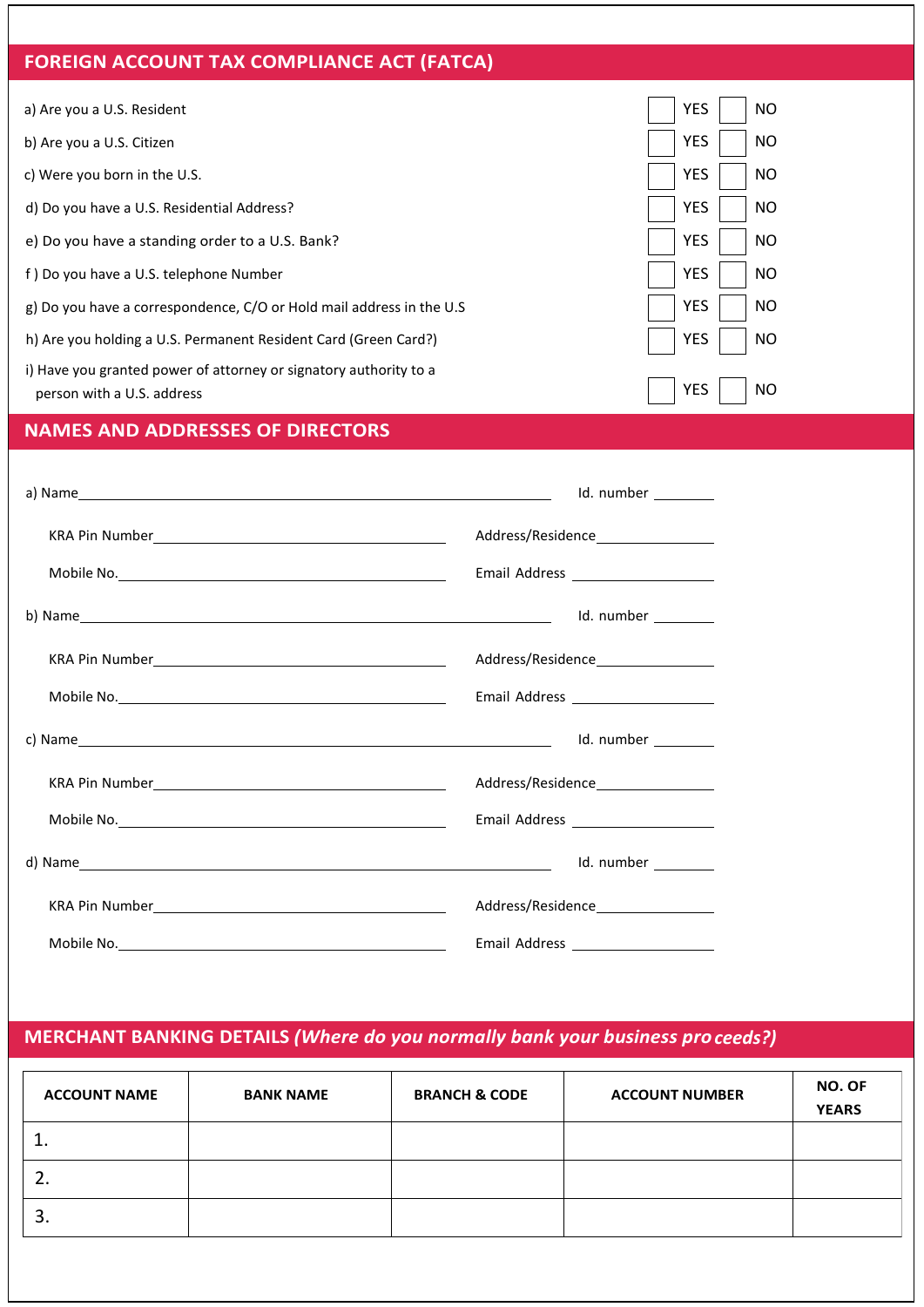### MERCHANT SETTLEMENT DETAILS (Where do you want us to bank payments received via the DTB POS?)

| <b>ACCOUNT NAME</b>   |  |
|-----------------------|--|
| <b>ACCOUNT NUMBER</b> |  |
| <b>BANK NAME</b>      |  |
| <b>BRANCH</b>         |  |

### DETAILS OF MERCHANT CONTACT PERSON (Person responsible for admin rights of the POS)

| 1. Title      | <b>Name: First</b> | Middle<br>the control of the control of the control of |                                     |  |
|---------------|--------------------|--------------------------------------------------------|-------------------------------------|--|
| Position Held |                    |                                                        |                                     |  |
| Mobile No.    |                    | Email Address                                          | the contract of the contract of the |  |
| Signature:    |                    | Date                                                   |                                     |  |

### **DECLARATION AND ACCEPTANCE**

I/We as the Director(s)/ Partners/ Sole Proprietor/ Authorised Attorney(s) of the Merchant above hereby agree and declare as follows;

- I/We have agreed to sign up for DTB POS MerchantServices.
- I/We understand that the bank reserves the sole right to approve or decline any Merchant applications and the bank is not obligated to provide reasons for its declined applications.
- All the information provided in this application form (and all documents provided with this form) is correct, complete, up to date and I/we have not withheld any information.
- I/We authorizeDTB to exchange,share or disclose the information provided herein including personal information, with institutions, agencies, credit bureaus and any regulatory orstatutory bodiesto comply with itslegal obligations.
- I/We have received, read and understood DTB POS Merchant General Terms and Conditions and agree to be bound by the conditions of issue as amended from time to time.
- I/We agree that we are jointly and severally liable for all charges incurred through the use of the DTB POS Terminal.
- I/We have selected the product that best suitsme/us.
- I/We have been taken through all the features, charges and fees pertaining to the product.
- I/We have understood what is required of me/us and how to operate the POS Terminal efficiently.
- I/We have been briefed on how to keep safe my/our POS Terminal.
- This Declaration and Acceptance clause also serves as the Board Resolution of the Merchant above(if a company) and has been executed on behalf of and by the authorized signatories of the Merchant as of the effective date.

| <b>NAME</b> | <b>SIGNATURE</b> | <b>DATE</b> |  |
|-------------|------------------|-------------|--|
| <b>NAME</b> | <b>SIGNATURE</b> | <b>DATE</b> |  |
| <b>NAME</b> | <b>SIGNATURE</b> | <b>DATE</b> |  |
| <b>NAME</b> | <b>SIGNATURE</b> | <b>DATE</b> |  |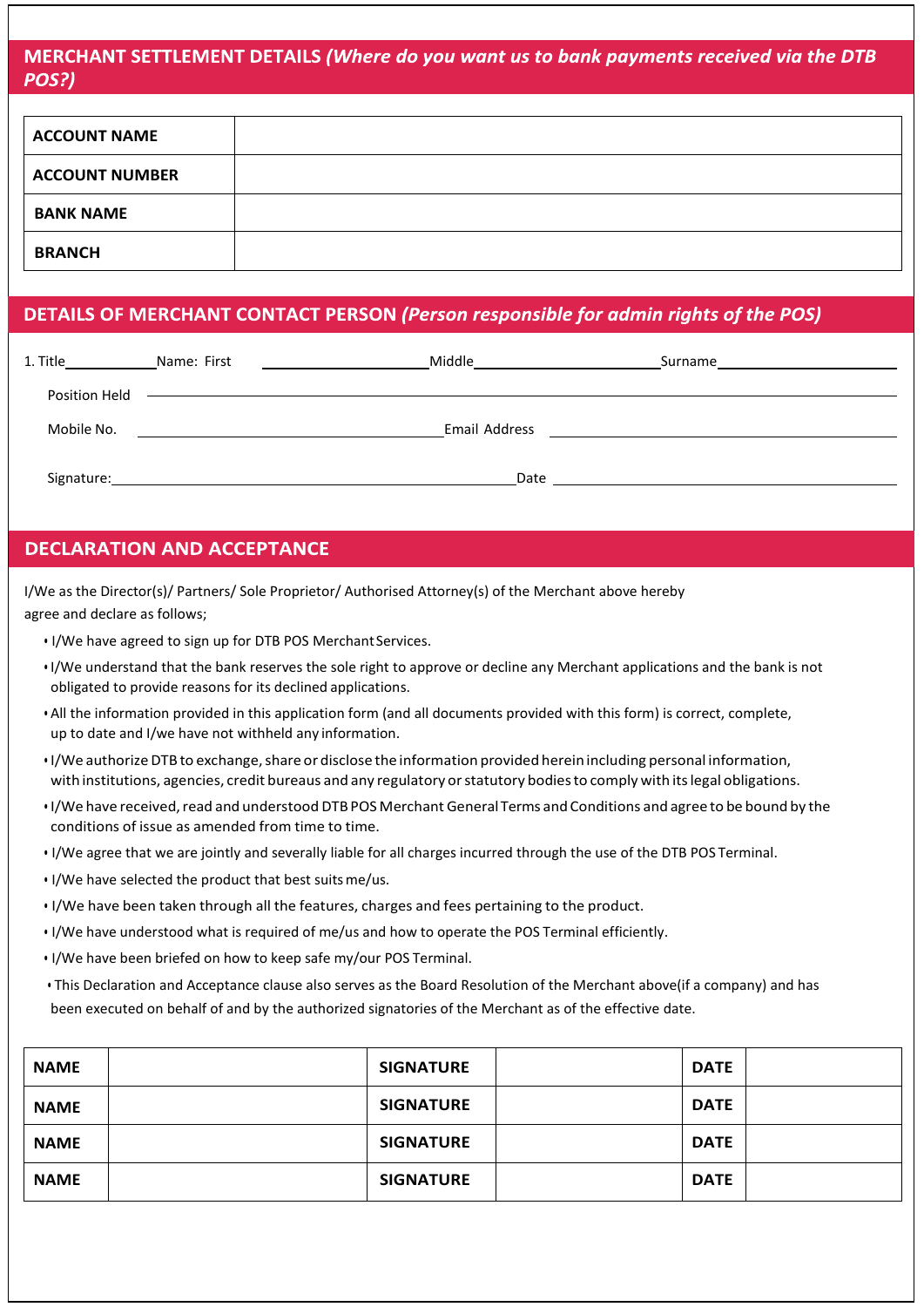### **REQUIRED DOCUMENTS CHECKLIST** *(Please produce originals for verification purpose)*

|                                                                                        | <b>DTB</b> | <b>NON-DTB</b> |
|----------------------------------------------------------------------------------------|------------|----------------|
| Copy of ID/Passport of each Director/ Business Owner                                   |            |                |
| One recent colored passport size photograph of the Directors & contact Person          |            |                |
| Certificate of Incorporation/Registration                                              |            |                |
| Memorandum and Articles of Association/CR12                                            |            |                |
| Certified Bank Statements for the last three months (if not banking with DTB/ New A/C) |            |                |
| Copy of Directors /Business Owner's PIN                                                |            |                |
| Copy of Company PIN                                                                    |            |                |
| KATO/KATA/IATA Certificate/Tourism License (for tour and travel companies)             |            |                |
| Practice License (for Doctors)                                                         |            |                |
| Partnership Deed (where applicable)                                                    |            |                |

**FOROFFICIALUSEONLY**

### **BRANCH/UNIT**

I have explained to the customer the specific terms and conditions to open a merchant account and operate the POS Machine In addition; I confirm having visited the merchant site

Name of Staff: Branch/Unit Branch/Unit Branch/Unit Branch/Unit Branch/Unit Branch/Unit Branch Branch Branch Branch Branch Branch Branch Branch Branch Branch Branch Branch Branch Branch Branch Branch Branch Branch Branch Br

Signature: 2000 Contract Contract Contract Contract Contract Contract Contract Contract Contract Contract Contract Contract Contract Contract Contract Contract Contract Contract Contract Contract Contract Contract Contract

*NB: SIGNATURE VERIFIED BY:(PLACE STAMP) CALL BACK DONE BY:(PLACE STAMP)*

Branch Manager's Approval/Comments:

Signature: Date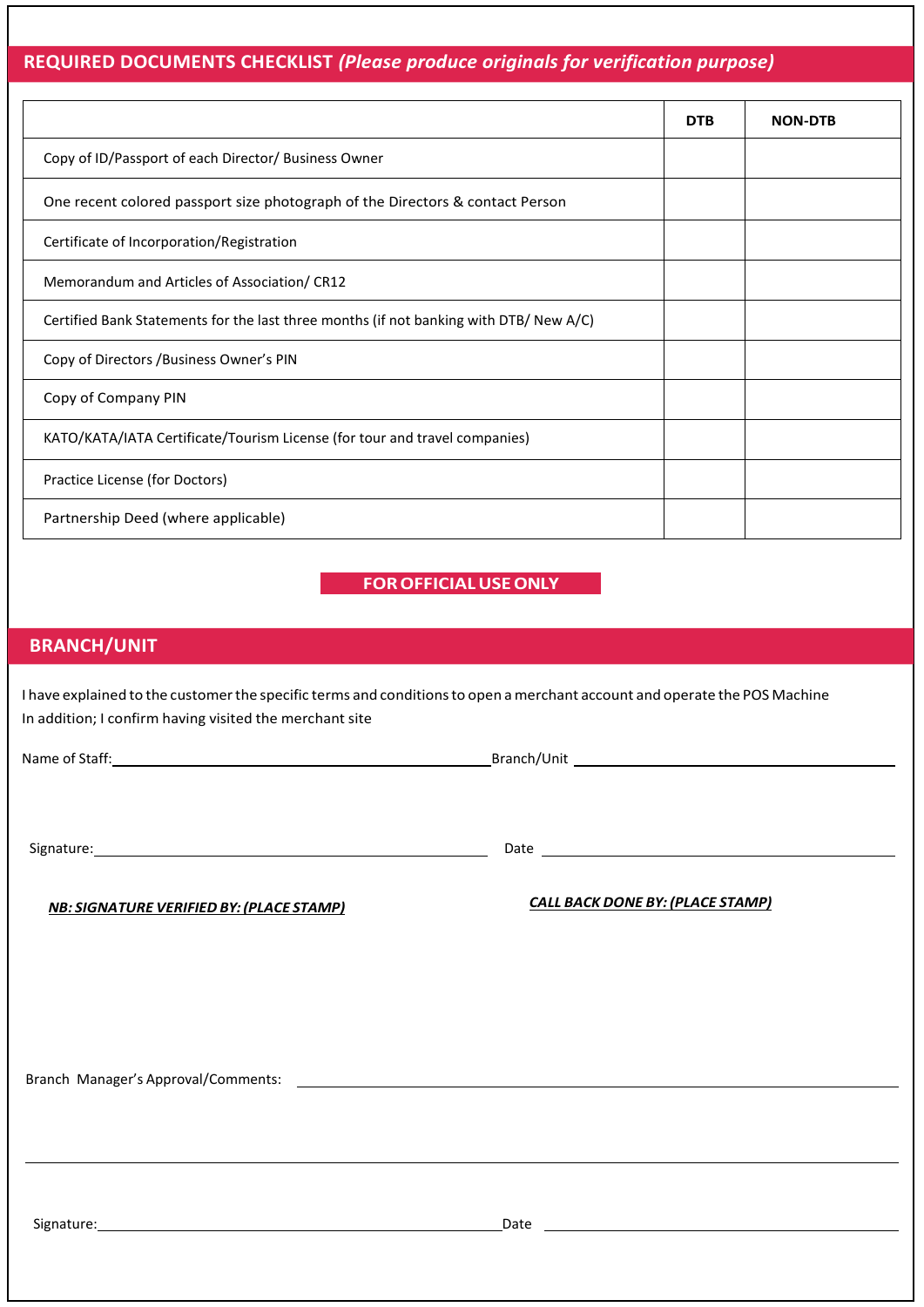### *HEAD OFFICE*

| i. All requirements fulfilled:<br><b>NO</b><br><b>YES</b> |                                                       |        |            |              |  |            |  |
|-----------------------------------------------------------|-------------------------------------------------------|--------|------------|--------------|--|------------|--|
|                                                           | ii. Has DTB Representative visited the merchant site? |        | <b>YES</b> | <b>NO</b>    |  |            |  |
| iii. AML Risk Category                                    | High                                                  | Medium | Low        | Review date: |  |            |  |
| iv. Match Check list:                                     | <b>YES</b><br><b>NO</b>                               |        |            |              |  |            |  |
|                                                           | <b>World Check:</b>                                   |        |            |              |  |            |  |
| v. Screening:                                             |                                                       | YES    | <b>NO</b>  |              |  |            |  |
|                                                           | <b>IPRS:</b>                                          | YES    | <b>NO</b>  |              |  |            |  |
|                                                           | OFAC:                                                 | YES    | <b>NO</b>  |              |  |            |  |
|                                                           | <b>Flex Check:</b>                                    | YES    | <b>NO</b>  |              |  |            |  |
|                                                           | <b>Pin Check:</b>                                     | YES    | <b>NO</b>  |              |  |            |  |
|                                                           | <b>FATCA (US citizens):</b>                           | YES    | <b>NO</b>  |              |  |            |  |
| <b>Merchant Risk Score:</b>                               |                                                       |        |            | MCC:         |  | <b>MDR</b> |  |
| Interchange:                                              |                                                       |        |            |              |  |            |  |
| <b>Approved/Declined By:</b>                              |                                                       |        |            |              |  |            |  |

| <b>NAME</b> | <b>DESIGNATION/UNIT</b> | <b>SIGNATURE</b> | <b>DATE</b> |
|-------------|-------------------------|------------------|-------------|
|             |                         |                  |             |
|             |                         |                  |             |
|             |                         |                  |             |

MerchantOpening template completedby:

Checked & Authorized by: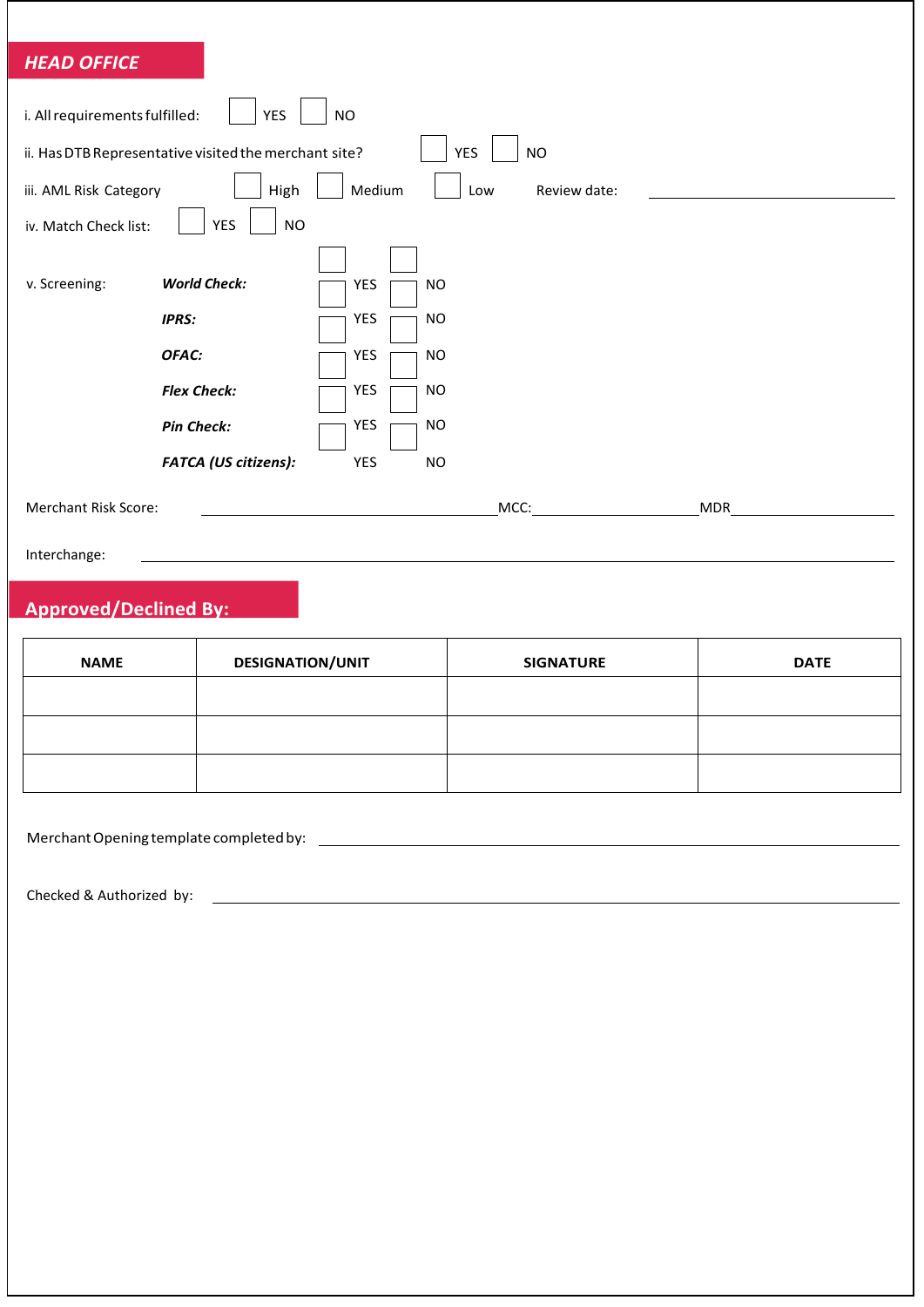#### **TERMS AND CONDITIONS**

The relationship between the Bank and the Merchant is governed by the Laws of Kenya, these Terms and Conditions and any further agreement made in writing between the Bank and the Merchant.

#### **1. DEFINITIONS**

- 1.1 "AML & CFT" means 'Anti-Money Laundering and Combating Financing of Terrorism' measures aimed at preventing the Bank from being used intentionally or unintentionally by criminal elements for money laundering or terrorist activities.
- 1.2 "Authorization" means a process through which n Issuer approves a Card Transaction.
- 1.3 "Authorization Code" means a code provided to the Merchant to indicate approval by Card Centre or any branch of the Bank of a Card Transaction.
- 1.4 "Cardholder" means any person, firm, company, corporation, or other legal entity issued with a Card and authorized to use it by the Issuer for the purchase of goods, services and other facilities and whose name and Card account number is embossed on the Card.
- 1.5 "Card Centre" means a separate unit of the Bank that is responsible for the management, control and processing of facilities and transactions generated by the use of a Card.
- 1.6 "Card Transaction" means any payment made or cash advance obtained by use of a Card.
- 1.7 "Chargeback" means a Transaction returned by an Issuer to the Bank which the Bank may debit the Merchant's Bank Account.
- 1.8 "Effective Date" means the date of signing this Terms & Conditions.
- 1.9 "Fees" means without limitation, Merchant Service Commission/Charge, administration fees, chargeback fees and any other fees that the Bank may from time to time levy on the Merchant.
- 1.10 "Fraudulent Transaction" means any Transaction which, in terms of the common law or statute of the Republic of Kenya, would constitute fraud (whether Authorization was obtained or not) without it being necessary for the Bank to prove such fraud and will include, but is not limited to any Transaction arising from the use of a Card by a person other than the authorized Cardholder or the use of a Card which has not been issued by a bona fide CardIssuer.
- 1.11 "Issuer" means any Bank that has given its customer a Card.
- 1.12 "The Merchant Account" means the account designated by the Merchant under the Merchant Application Form for settlement of payments received via the POSTerminal.
- 1.13 "Merchant" means the person or entity to whom a POS Terminal is issued.
- 1.14 "Merchant Application Form" means the Bank's form completed by the Merchant in respect to the Merchant Services.
- 1.15 "Merchant Services"meansthe provision of POS Terminal(s) by the Bank to the Merchant and the processing and settlement of respective credit or debit card payments by the Bank on behalf of the Merchant.
- 1.16 "Merchant Service Commission/Charge" means percentage of total sales value payable by the Merchant to the Bank pursuant to a Transaction, as agreed by the parties on the effective date and as amended by the bank from time to time.
- 1.17 "PCI-DSS" means the Payment Card Industry Data Security Standards' technical and operational requirements asset by its governing council to protect Cardholder data.
- 1.18 "PIN" means personal identification number, which is a secret number issued and known only to the Cardholder and which may facilitate a Transaction.
- 1.19 "POS Terminal" means a point of sale device owned by the Bank thatreadsinformation encoded on the magnetic stripe and/or chip of the card and that electronically authorizes, captures and transmits Transaction data.
- 1.20 "Terms & Conditions" means the terms and conditions set out in this document and the schedule or annexures hereto.
- 1.21 The singular includes the plural and viceversa.
- 1.22 The masculine gender includes the feminine gender and vice versa.
- 1.23 If the expression "the Merchant" comprises more than one person the liability of such persons shall be joint and several.
- 1.24 "VISA" means VISA International Services Association Incorporated, a card scheme and technologycompany.
- 1.25 "Mastercard" means Mastercard World Wide, a card scheme and technology company.
- **2. MERCHANT'S ACCOUNT; FEES AND COMMISSIONS**
- 2.1 The Merchant shall nominate a bank account to be known as "the Merchant Account" for settlement of payments received via the POS Terminal.
- 2.2 The Bank shall credit the Merchant Account with the face value of all valid sales, drafts deposited with it by the Merchant and all amounts transmitted to it from a point of sale terminal installed on the Merchant's premises, less a deduction of ................. % of such face value or transmitted ....% of such face value or transmitted amounts ("Merchant Service Commission/Charge") which may be varied in accordance with clause 20 below

#### **3. VALIDITY OF THECARD**

- 3.1 A Card is not valid and the Merchant shall not acceptit:-
- 3.1.1. if its expiry date is on or after the date of the proposed Card Transaction;
- 3.1.2. if notification of its cancellation has been received by the Merchant;
- 3.1.3. if it has been fabricated, altered, re-embossed or comprises modification of the signature pane or an alteration of the Cardholder's signature; or
- 3.1.4. if it does not conform to the Card security features set out in clause 12 below.
- 3.2 The Merchant shall do the following to validate a Cardholder's identity:-
- 3.1.5. verify that the signature on the Card matches the signature on the sales voucher or receipt, where applicable;
- 3.1.6. if applicable, verify that the Cardholder resembles the person depicted in any photograph intended for identification on the Card;
- 3.1.7. verify the Card security features set out in clause 12
- below; 3.3 If identification of the Cardholder or the Card's validity is uncertain, the Merchant must contact Card Centre or the nearest branch of the Bank immediately for instructions and if the Bank instructs the Merchant to retain the Card, the Merchant shall do so promptly.

#### **4. VALIDITYOFTHESALESVOUCHERS AND RECEIPTS**

A sales voucher or receipt is not valid and will not be honored by the Bank unless:

- 4.1 The names of the Cardholder and the Merchant as well as the Card Number are clearly imprinted;
- 4.2 It is signed by the Cardholder and the signature is easily decipherable from the Merchant's copy and matches the signature on the Card, where applicable;
- 4.3 It is on a form supplied by the Bank for Card Transaction;
- 4.4 It describes fully and accurately the goods or services supplied together with the total price charged including VAT and other taxes. The currency symbol must be printed on the receipt/voucher;
- 4.5 TheAuthorization Code (where applicable) is clearly marked on it; and
- 4.6 The Card in respect of which the Sale voucher/receipt relates is valid as provided in clause 3above.

#### **5. SEEKING AUTHORIZATIONS**

- 5.1 If a point ofsale terminal machine isinstalled, the Merchant shall seek Authorization by swiping/inserting the Card on the machine for each and every Card Transaction regardless of value.
- 5.2 The Merchant shall obtain Authorization on the date of the Card Transaction except underspecial conditions notified to the Merchant by the Bank.
- 5.3 The Merchant shall NOT seek Authorization, regardless of the Card Transaction amount, if any of the following is true:
- 5.3.1. The Cardholder presents an expired Card;
- 5.3.2. The Merchant is suspicious of a proposed Card Transaction;
- 5.3.3. The Cardholder presents an Electron Card or Card not bearing the security features described on clause 12.

#### **6. EQUIPMENT AND PROMOTIONAL MATERIALS**

- 6.1 The Bank shall supply to the Merchant such equipment and materials including but not limited to imprinters, POS Terminals, stationery decals and other promotions materials,asthe Bank shallfromtime totimefind necessary.
- 6.2 All such equipment, stationery, decals and promotional materials are and shall remain at all times the property of the Bank returnable on request or upon the termination of

the Merchant Services.

- 6.3 The Merchant shall display prominently the DTB Card insignia, promotional signs and other advertising materials provided to it by the Bank to indicate that the Merchant accepts Cards acquired by DTB.
- 6.4 The Merchant shall not use any promotional materials whatsoever to advertise the Cards unless such material is supplied by or approved in writing by theBank.
- 6.5 The Merchant shall not:-
- 6.5.1. Indicate or imply that Card issuers endorses any of the Merchant's goods or services:
- 6.5.2. Refer to a card scheme in stating eligibility for its products, services or membership;
- 6.5.3. Use the Card logo, sign or trademark for any purpose other than those permitted in writing by the Bank or a card scheme.

#### **7. THE CARD(S) BELONG TO THE CARD ISSUERS**

The Card is the property of the Issuer and if lost, stolen or misplaced while in the possession of the Merchant, the Merchant shall immediately report the loss, theft or misplacement to Card Centre or nearest branches of the Bank by telephone and confirm the same in writing within seven (7) days, irrespective of whether the Cardholder has reported the loss, theft or misplacement. If the Card is subsequently retrieved or found, the Merchant shall immediately forward it to Card Centre or the nearest branch of the Bank.

### **8. OTHER CARDS**

The Bank may from time to time in writing require the Merchant to honour credit, debit or charge cards issued by other card schemes in addition to Visa and MasterCard Cards. In this event, these Terms and Conditions shall apply in all respects to the Cards of the other card scheme.

#### **9. CURRENCY**

Unless otherwise agreed in writing between the Bank and the Merchant, all Card Transactions shall be in Kenyan currency and all payments to the Merchant by the Bank shall be made in that currency.

#### **10. SPECIFIC OBLIGATIONS OF THE MERCHANT**

- 10.1 The Merchant hereby authorises the Bank to deduct the Fees from the Merchant Bank Account or any other bank account of the Merchant or from any investment held with any third party if the Merchant's Bank Account is not adequately funded to allow a debit.
- 10.2 The Merchant hereby authorises the Bank to set off any debits due by the Merchant in terms of the Merchant Services against any credits due to the Merchant.
- 10.3 The Merchantshall notify the Bank in writing of any changes to its banking arrangements which will become effective once received by the Bank.
- 10.4 The Merchant shall:-
- 10.4.1. Supply goods and services to each and every ardholder upon presentation of a valid Card;
- 10.4.2. Honour all Cards irrespective of whether they are credit, debit or charge cards provided the same meets all features listed in clause 3 above;
- 10.4.3. Not discriminate against a Cardholder who presents his Card for payment for goods or services either by surcharging or fixing a minimum limit for such use or by allowing a discount or other incentive for the use of other means of payment or deny a Cardholder a discount which is otherwise available to other customers who use other means of payment:
- 10.4.4. Notshare the imprinters or POS Terminals provided by the Bank with any other person;
- 10.4.5. Only use sales vouchers and/or receipts provided or in the form approved by the Bank for all Card Transactions;
- 10.4.6. Ensure that the Cardholder signs the two copies of the sales vouchers or receipts in the Merchant's presence and verify such signature by comparing it with the one appearing at the back of the Card to ensure that they are identical, where applicable;
- 10.4.7. Swipe/insert the Card into the POS Terminal in accordance with procedure guide;
- 10.4.8. Not present for payment by the Bank vouchers or receipts to which the Merchant is not aparty;
- 10.4.9. Decline to provide goods, services and other facilities where Authorization is declined;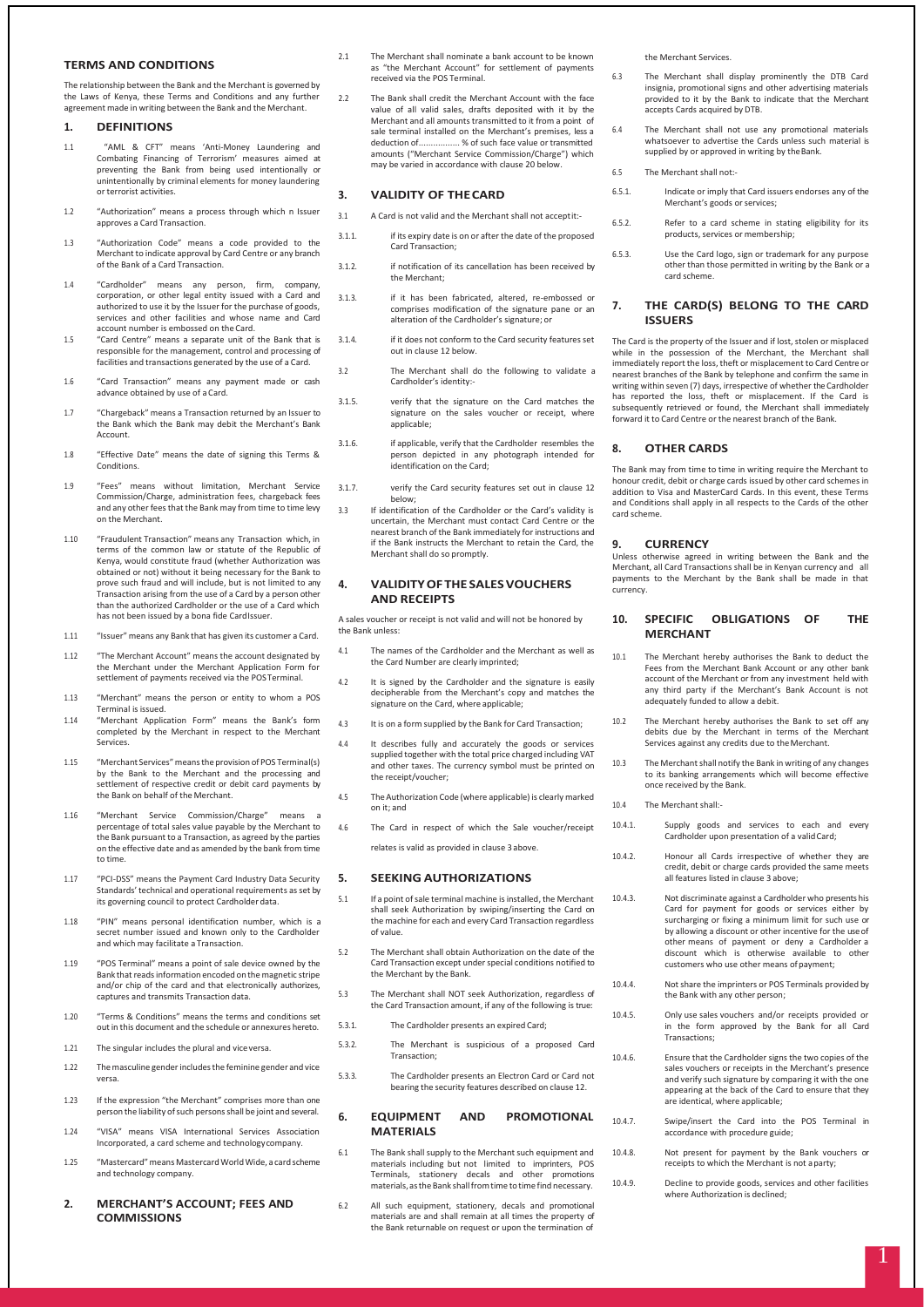- 10.4.10. If the Merchant Account is with the Bank, authorize the Bank to debit the Merchant account with all amounts due to the Bank under the Merchant Services. In all other cases or where there are insufficient funds in the Merchant Account with the Bank, make the necessary payment to the Bank by cash, bankers cheque or other means at the discretion of the Bank;
- 10.4.11. Undertake to institute such internal controls as may be necessary and reasonable to avoid perpetration of fraud by its staff. The Bank shall not be liable for any losses incurred due to fraudulent transactions instituted by or with collaboration of the Merchant's staff or occasioned by the negligence of the Merchant's staff;
- 10.4.12. Undertake to maintain proper and accurate records of all Card Transactions in accordance with the requirements of the Bank;
- 10.4.13. Indemnify the bank against all liabilities arising out of any claim made or defense raised against the Bank by a Cardholder concerning any Card Transaction, or breach of this Terms & Conditions by the Merchant;
- 10.4.14. Contact Card Centre or the nearest branch of theBank for further directions where the Card presented raises a reasonable suspicion as to theft, loss or misuse;
- 10.4.15. Institute precautionary measures to identify cases of suspected fraud, theft or misuse of a Card and seek further guidance and direction from Card Centre or the nearest branch of the Bank;
- 10.4.16. Provide the Bank with all information in its possession as to circumstances of fraud, theft, or misuse relating to any Card or Card Transaction and take all steps deemed necessary to avoid or minimize losses;
- 10.4.17. Take all reasonable steps to assist the Bank in handling claims by Cardholders against the Bank; 10.4.18. Inform Card Centre or the nearest branch of the Bank
- and seek further directions, in the event of any circumstances and/or occurrences surrounding or relating to Card Transactions, being suspiciousenough to put them on enquiry;
- 10.4.19. Verify the validity of each and every Card presented to it as provided for in clause 3 above;
- 10.4.20. Record Authorization Codes on purchase vouchers or receipts;
- 10.4.21. Call for the direction of Card Centre where the identity of the Cardholder is doubted and in such cases seek additional proof of identify and record at the back of the first three copies of the sales vouchers or receipts such additional identification details where applicable;
	- 10.4.22. Retain and immediately forward to Card Centre through the nearest branch of the Bank, Cards

presented to it which have been reported lost, stolen, misused or used for fraudulent transactions;

- 10.4.23. Make enquiry calls to Card Centre in relation to fraudulent Card Transactions, or lost, stolen, misused Cards, expired or cancelled Cards as well as where signatures differ;
- 10.4.24. Take full responsibility for the accuracy of the entries in the vouchers/receipts and claim forms;
- 10.4.25. Release a copy of the sales voucher or receipt to the Cardholder(s) on finalization of a Card Transaction as requested by the Bank from time to time;
- 10.4.26. Not refuse to exchange, or give credit for goods and services returned where there is reasonable complaint about them from the Cardholder merely because such goods were purchased by means of aCard;
- 10.4.27. Issue a refund voucher in accordance with procedures set by the Bank for a refund made in respect of sales vouchers and receipts presented to the Bank;
- 10.4.28. Not disclose any information to any third party regarding this the Merchant Services and this Terms & Conditions;
- 10.4.29. Comply with any operating instructions and/or procedure guides which the Bank may supply to the Merchant from time to time. If there is any inconsistency, the terms of this Terms & Conditions shall prevail;
- 10.4.30. Forthwith inform the Bank of any changes in any particulars relating to the Merchant contained in the Merchant Application Form;
- 10.4.31. Ensure that it retains a copy of each sales voucher for a period of not less than six (6) months from the date of each Card Transaction;
- 10.4.32. Write "TO" for a telephone order Card Transaction, "MO" for a mail order Card Transaction and "Recurring Transaction" for a recurring Card Transaction on the signature line of the Card Transaction voucher or receipt;

10.4.33. Obtain Cardholder's written permission to periodically

charge for recurring services, retain this permission for the duration of the recurring services and provide a copy to the Bank upon request.

- 10.4.34. The presentation for payment of each sales voucher or receipt shall be a warranty:-
- 10.4.34.1 That allstatements of fact therein which are within the Merchant's knowledge are correct, true and current (i.e. not backdated).
- 10.4.34.2 That the Merchant has supplied goods and/or services of the value stated therein and which is not greater than their normal prices and that the claim does not contain any element of credit for any other purpose and in particular does not include any amount in respect of cashed cheques or other form of payment by the Merchant to the Cardholder.
- 10.4.34.3 That the Card Transaction is not unlawful, or for an unlawful purpose.
- 10.4.34.4 That the Merchant has complied with all its obligations under this Terms & Conditions.
- 10.4.35. Supply a copy of any Transaction slip or sales voucher to the Bank and/or Cardholder within 7 (seven) days of a request for it. Display all updated Mastercard, VISA and any future card scheme's decals at all times where applicable.
- 10.4.36. Allow a representative of the Bank to conduct a physical inspection of the Merchant's business premises on reasonable notice, to ensure compliance with terms of this Terms & Conditions.
- 10.4.37. Allow a representative of the Bank to conduct investigations when handling claims of Cardholders and cooperate fully with such a representative.
- 10.4.38. Retain sufficient funds in the Merchant's Bank Account to cover all Fees, Merchant Commissions and Chargebacks.
- 10.4.39. Report lost, faulty or damaged Bank POS Terminals to the Bank within 24 (twenty four) hours.
- 10.4.40. Ensure that it complies with Mastercard and VISA PCI-DSS regulations on a continuous basis and all rules and regulations stipulated by the scheme and as amended from time to time.
- 10.4.41. On an ongoing basis, provide documents and any information the Bank may require from time totime.

#### **11. HOTEL RESERVATIONSERVICES**

- 11.1 Where the Merchant is a hotel, it must allow a Cardholder to guarantee overnight accommodations by use of acard.
- 11.2 Such Merchant must provide to a Cardholder the following details:-
- 11.2.1 the reserved accommodation rates:
- 11.2.2 a reservation confirmation code and a cancellation code both ofwhich shall be retained by the Cardholder;
- 11.2.3 the hotel's reservation service provisions relating to the Cardholder's obligation, other reservation details and the cancellation policy.

#### **12. CARD SECURITYFEATURES**

- 12.1 The Merchant shall ensure that the Card contains the following security features:
- 12.1.1 the four digits printed above or below the Card number match the first four digits of the embossed Card number,
- 12.1.2 the last four digits of the Card number match the last four digits on the receipt;
- 12.1.3 the signature on the Card matchesthe signature on the receipt, where applicable;
- 12.1.4 for point of sale machines which read and print the Cardholder's name, the name must match the name embossed on the Card;
- 12.1.5 the dove on the face of the Visa Card should appear to fly when the Card is tilted back and forth;
- 12.1.6 the Mastercard hologram should reflect light and appear to move when the card istilted
- 12.1.7 the Visa and Mastercard symbol appears on the face of the Card.
- 12.2 The Merchant shall check for the following security features in an Electron Card:-
- 12.2.1 an Electron Card is not embossed and all visible details are printed;
- 12.2.2 the first and last four digits of the Electron Card number must be visible;
- 12.2.3 the Electron symbol must be placed on the upper or lower right corners;
- 12.2.4 the Cardholder's name and expiry date must be visible;<br>12.2.5 the word "Flectron" must be printed repeatedly on the the word "Electron" must be printed repeatedly on the signature panel; and
- 12.2.6 the words "Electronic Use Only" must be printed on the Electron Card.

#### **13. PROHIBITIONS**

- The Merchant shall not:<br>13.1 add any surch add any surcharges to a Card Transaction unless such surcharge is permitted by law. Any surcharge amount, if allowed, must be included in the Card Transaction and not be collected separately;
- 13.2 accept a Card to collect or refinance an existing debt;
- 13.3 accept Cardholder's payments for pervious Cardcharges;
- 13.4 honour any Card Transaction, which represents collection of an amount owed on a dishonoured cheque;
- 13.5 ask a Cardholder to sign a sales voucher/receipt unless the final Card Transaction amount is entered on the transaction receipt/voucher; or
- 13.6 Split a Card Transaction so as to avoid obtaining Authorization.

#### **14. CARD RECOVERY**

- 14.1 Immediately upon recovery of a Card, the Merchant shall notify the Bank of the recovery and ask for further instructions.
- 14.2 The Merchant shall attempt to recover a Card by reasonable and peaceful means and shall not complete a Card Transaction in any of the following circumstances: - 14.2.1 If the Bank requests the retention of the Card;
- 14.2.2 If the first 4 digits of the embossed Card number do not match the 4 digits printed above or below the card number.

#### **15. MULTIPLE TRANSACTION RECEIPTS AND PARTIAL PAYMENTS**

- 15.1 The Merchant shall include the total currency amount of goods and services purchased at the same time on a single receipt/voucher. A Card Transaction should never be split by using two or more receipts/ vouchers except in the following circumstances:-
- 15.1.1 purchases made in separate departments of a multidepartment store;
- 15.1.2 individual air tickets issued to each passenger if required by airline policy;
- 15.1.3 partial amount paid by a Cardholder in cash, cheque, or
	- both at the time of the sale;
- 15.1.4 instalment payments for goods by mail/phone orders.

#### **16. CREDIT REFUNDS**

- 16.1 The Merchant may, at its discretion, prepare a credit transaction receipt where a valid Card Transaction receipt or voucher was previously processed and the Cardholder either cancelled the Card Transaction later or returned the goods. The Merchant shall;-
- 16.1.1 prepare a credit transaction receipt/voucher that identifies the date and the receipt/voucher of the original card transaction;
- 16.1.2 deliver a completed credit transaction receipt/voucher to the Cardholder;
- 16.1.3 deposit with the Bank within Fourteen (14) calendar days of the date that the credit wasissued.

#### **17. SPECIFICOBLIGATIONS ANDRIGHTS OF THE BANK**

The Bank shall:<br>17.1 Refund

- 17.1 Refund to the Merchant the amount shown on the sales voucher/receipts presented by the Merchant less the Merchant Service Commission/Charge. The refund shall be made by crediting the Merchant Account details of which are contained in the Merchant Application Form.
- 17.2 Ensure that training is provided to the Merchant on the use of the POS terminal.
- 17.3 The Bank may, solely or collectively with the Merchant, develop a loyalty rewarding program to its Cardholders to encourage customers to continue to shop at the Merchants outlets and/or use the Merchant's Services.
- 17.4 The Bank reserves the right to:-
- 17.4.1 reject claims where the transaction was not authorized as expected;
- 17.4.2 decline to refund the Merchant any sales vouchers/